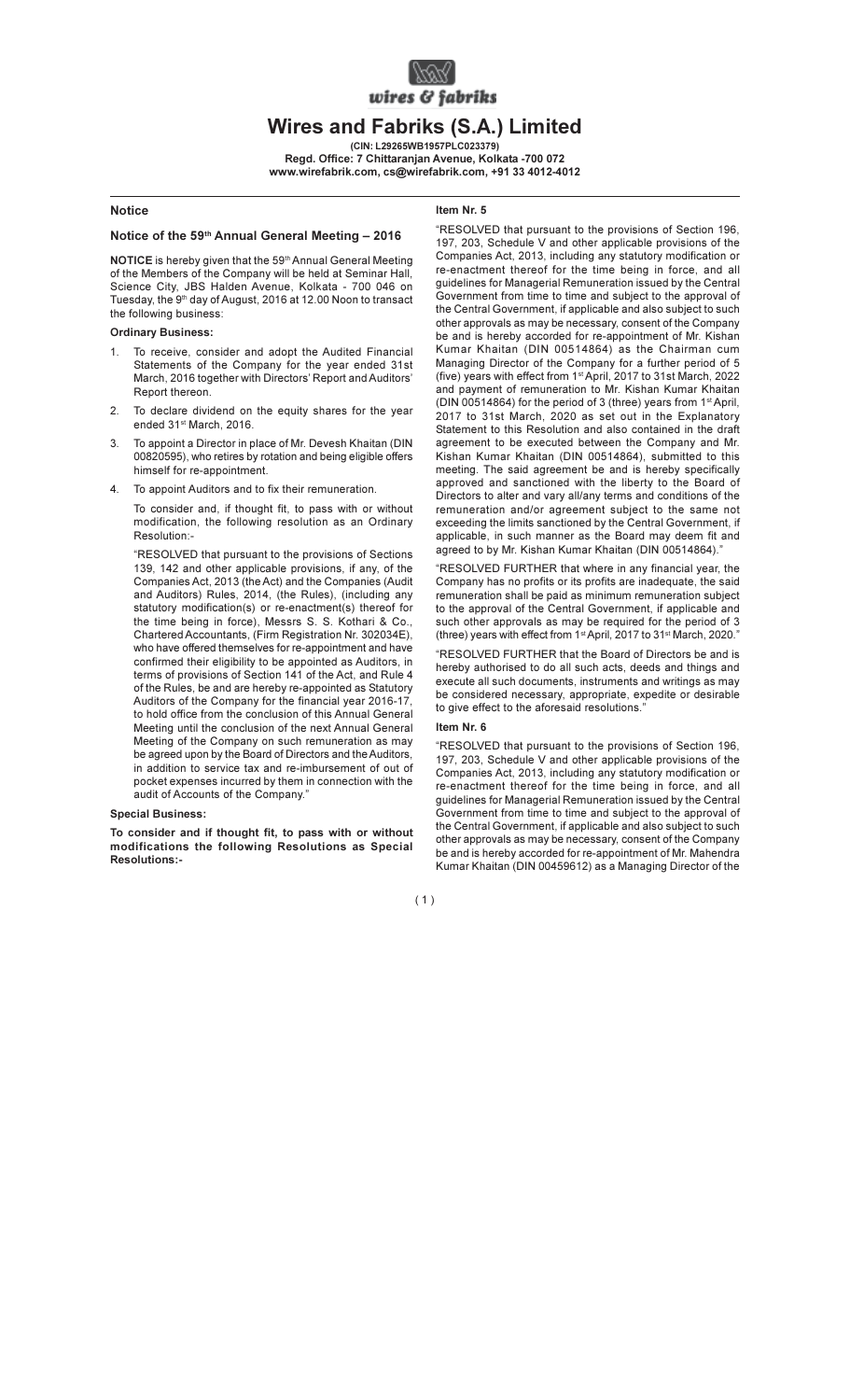

Company for a further period of 5 (five) years with effect from 1st April, 2017 to 31st March, 2022 and payment of remuneration to Mr. Mahendra Kumar Khaitan (DIN 00459612) for the period of 3 (three) years from 1<sup>st</sup> April, 2017 to 31st March, 2020 as set out in the Explanatory Statement to this Resolution and also contained in the draft agreement to be executed between the Company and Mr. Mahendra Kumar Khaitan (DIN 00459612), submitted to this meeting. The said agreement be and is hereby specifically approved and sanctioned with the liberty to the Board of Directors to alter and vary all/any terms and conditions of the remuneration and/ or agreement subject to the same not exceeding the limits sanctioned by the Central Government, if applicable, in such manner as the Board may deem fit and agreed to by Mr. Mahendra Kumar Khaitan (DIN 00459612)."

"RESOLVED FURTHER that where in any financial year, the Company has no profits or its profits are inadequate, the said remuneration shall be paid as minimum remuneration subject to the approval of the Central Government, if applicable and such other approvals as may be required for the period of 3 (three) years with effect from 1<sup>st</sup> April, 2017 to 31<sup>st</sup> March, 2020."

"RESOLVED FURTHER that the Board of Directors be and is hereby authorised to do all such acts, deeds and things and execute all such documents, instruments and writings as may be considered necessary, appropriate, expedite or desirable to give effect to the aforesaid resolutions."

#### Item Nr. 7

"RESOLVED that pursuant to the provisions of Section 196. 197, 203. Schedule V and other applicable provisions of the Companies Act, 2013, including any statutory modification or re-enactment thereof for the time being in force, and all guidelines for Managerial Remuneration issued by the Central Government from time to time and subject to the approval of the Central Government, if applicable and also subject to such other approvals as may be necessary, consent of the Company be and is hereby accorded for re-appointment of Mr. Devesh Khaitan (DIN 00820595) as an Executive Director of the Company for a further period of 5 (five) years with effect from 1st April, 2017 to 31st March, 2022 and payment of remuneration to Mr. Devesh Khaitan (DIN 00820595) for the period of 3 (three) years from 1<sup>st</sup> April, 2017 to 31st March, 2020 as set out in the Explanatory Statement to this Resolution and also contained in the draft agreement to be executed between the Company and Mr. Devesh Khaitan (DIN 00820595), submitted to this meeting. The said agreement be and is hereby specifically approved and sanctioned with the liberty to the Board of Directors to alter and vary all/any terms and conditions of the remuneration and/or agreement subject to the same not exceeding the limits sanctioned by the Central Government, if applicable, in such manner as the Board may deem fit and agreed to by Mr. Devesh Khaitan (DIN 00820595)."

"RESOLVED FURTHER that where in any financial year, the Company has no profits or its profits are inadequate, the said remuneration shall be paid as minimum remuneration subject to the approval of the Central Government, if applicable and such other approvals as may be required for the period of 3 (three) years with effect from 1<sup>st</sup> April, 2017 to 31<sup>st</sup> March, 2020."

"RESOLVED FURTHER that the Board of Directors be and is hereby authorised to do all such acts, deeds and things and execute all such documents, instruments and writings as may be considered necessary, appropriate, expedite or desirable to give effect to the aforesaid resolutions."

#### **NOTES:**

- A. A member entitled to attend and vote is entitled to appoint a proxy to attend and vote instead of himself/ herself and a proxy need not be a member of the Company. The proxy in order to be effective must be received at the Registered Office of the Company not less than 48 hours before the time of the Meeting. A person can act as Proxy on behalf of Members not exceeding Fifty (50) and holding in the aggregate not more than 10% of the Total Share Capital of the Company carrying voting power. A member holding more than 10% of the total share capital of the Company carrying voting rights may appoint a single person as proxy and such person shall not act as a proxy for any other person or shareholder.
- B. Corporate members intending to send their authorised representatives to attend the Meeting are requested to send a certified copy of the Board Resolution authorising their representative to attend and vote on their behalf at the Meeting.
- C. An Explanatory Statement pursuant to Section 102 of the Companies Act, 2013 concerning the Special Business in the notice is annexed hereto and forms part of this **Notice**
- The Register of Members and Share Transfer Books of D. the Company shall remain closed from Tuesday, the 3rd day of August, 2016 to Tuesday the 9th day of August, 2016 (both days inclusive), for the purpose of payment of dividend for the financial vear ended 31<sup>st</sup> March, 2016. The dividend, if approved and declared at the forthcoming Annual General Meeting, will be paid, in case of physical shareholding to those Members whose name appear in the Register of Members of the Company as on 2<sup>nd</sup> day of August, 2016 and in case of dematerialised shares to those Beneficiaries appearing at the close of 2<sup>nd</sup> day of August, 2016, in the records of National Securities Depository Ltd. (NSDL) and Central Depository Services (India) Ltd. (CDSL) as beneficial owners as on that date.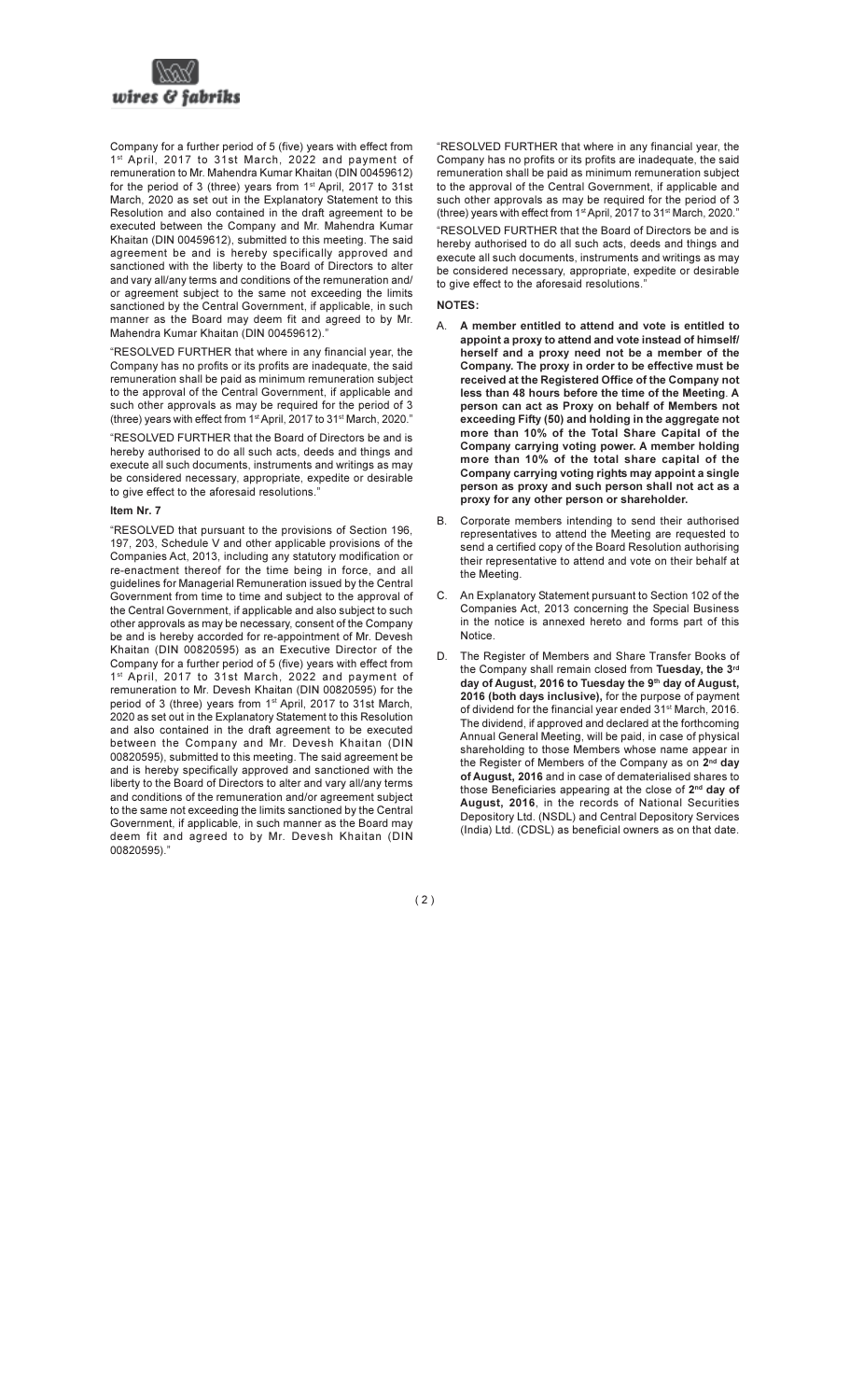

- E. Shareholders who have so far neither received nor encashed dividend warrants for any of the financial vears ended 31<sup>st</sup> March, 2009 and thereafter, may claim or approach the Company for payment. Pursuant to provisions of Section 205A of the Companies Act. 1956. as amended, dividend for the financial year 2008-2009 and thereafter, which remains unpaid or unclaimed for a period of 7 years from the date they became due for payment will be transferred to Investor Education and Protection Fund (IEPF) of the Central Government. All unpaid/unclaimed dividends for the financial years up to 2007-2008 have been transferred to the IEPF set up by the Central Government. It may be noted that once the unpaid/unclaimed dividend is transferred to the IEPF of the Central Government as above, no claim with the Company or the IEPF will lie in respect thereof.
- F. As required by Requlation 36(3) of SEBI (Listing Obligations & Disclosure Requirements) Requlations, 2015, the information relating to Directors who are proposed to be re-appointed are given in following order: Name of the Director, Age, Educational Qualification, Date of Appointment. Brief Profile and Area of Expertise. Other Directorships & Committee Memberships (in listed entities), relationship with other Directors and Shareholding.

Mr. Devesh Khaitan (DIN 00820595), aged 35 years, is a M.SC. (Finance & Management) from the University of Exter, U.K. He did PGDBEM from the EDII. Ahmedabad and B.Com (Hons.) from the St. Xavier's College, Kolkata. Mr. Khaitan joined the Company in the year 2009 and was first appointed as Business Executive then promoted as Deputy Chief Operating Officer - Chemicals in the year 2009 itself. He was continuing at that position since 17.03.2009. He was appointed and designated as the Executive Director of the Company since 27.06.2014. His leadership made the Company an established player of the industry and has diversified successfully into various products. He is responsible for policy implementation and management of various functions. He sets Company's strategic direction while overseeing all operations and management matters. During his tenure as Executive Director the Company has progressed well. Mr. Khaitan has rich experience in Paper Industry and varied experience in diversified fields. Mr. Devesh Khaitan does not hold Directorships or the Committee Memberships in any other listed entities. Mr. Khaitan is the son of Mr. Kishan Kumar Khaitan, Chairman cum Managing Director of the Company and holds 100 Equity Shares of the Company in his name.

G. As per the provisions of the Companies Act, 2013, the facility for making nominations is available to the shareholders in respect of the equity shares held by them.

Members holding shares in physical form may send their request in duly filled and signed prescribed Form SH-13 at Company's Registered Office Address. This facility is made available folio wise to individual shareholders including joint holders and for the entire shares registered under the folio. Members holding shares in dematerialised form may contact and consult their respective depository participants (DP) for availing the nomination facility.

- In the case of joint holders attending the meeting, only H. such joint holder who is higher in the order of names will be entitled to vote.
- Members are requested to intimate to the Company their  $\mathbf{L}$ Queries, if any, regarding accounts at least seven days before the Meeting to enable the management to keep the required information ready at the Meeting.
- Relevant documents referred to in the accompanying  $\mathbf{I}$ Notice are open for inspection by the Members at the Registered Office of the Company on all working days during business hours up to the date of the Meeting.
- To avoid loss of dividend warrants in transit and undue K. delay in respect of receipt of dividend warrants, the Company has provided a facility to the Members for remittance of dividend through the Electronic Clearing System (ECS). Members holding shares in physical form and desirous of availing this facility are requested to contact the Company's Registrar and Transfer Agent, M/s. ABS Consultant Private Limited, 99 Stephen House. 6<sup>th</sup> Floor, 4 B.B.D. Bag (E), Kolkata 700 001.
- Since the Equity Shares of the Company are under L. compulsory demat trading, shareholders are requested to get their physical shareholdings converted into DEMAT form. Equity Shares of the company are admitted with NSDL and CDSL, both the Depositories and bearing ISIN No. INE469D01013. All the queries related to this may please be forwarded directly to the Company's Registrar.
- М. The Ministry of Corporate Affairs has taken a "Green" Initiative in the Corporate Governance" by allowing paperless compliances by the companies and has issued circulars stating that service of notice/documents including Annual Report can be sent by e-mail to its members. To support this green initiative of the Government in full measure, members who have not registered their e-mail addresses, so far, are requested to register their e-mail addresses, in respect of electronic holdings with the Depository through their concerned Depository Participants. Members who hold shares in physical form are requested to register their e-mail address with M/s. ABS Consultants Private Limited. Registrar and Transfer Agent of the Company.
- Members/proxies are requested to bring their Attendance N. Slips duly filled in along with their copy of Annual Report to the Meeting.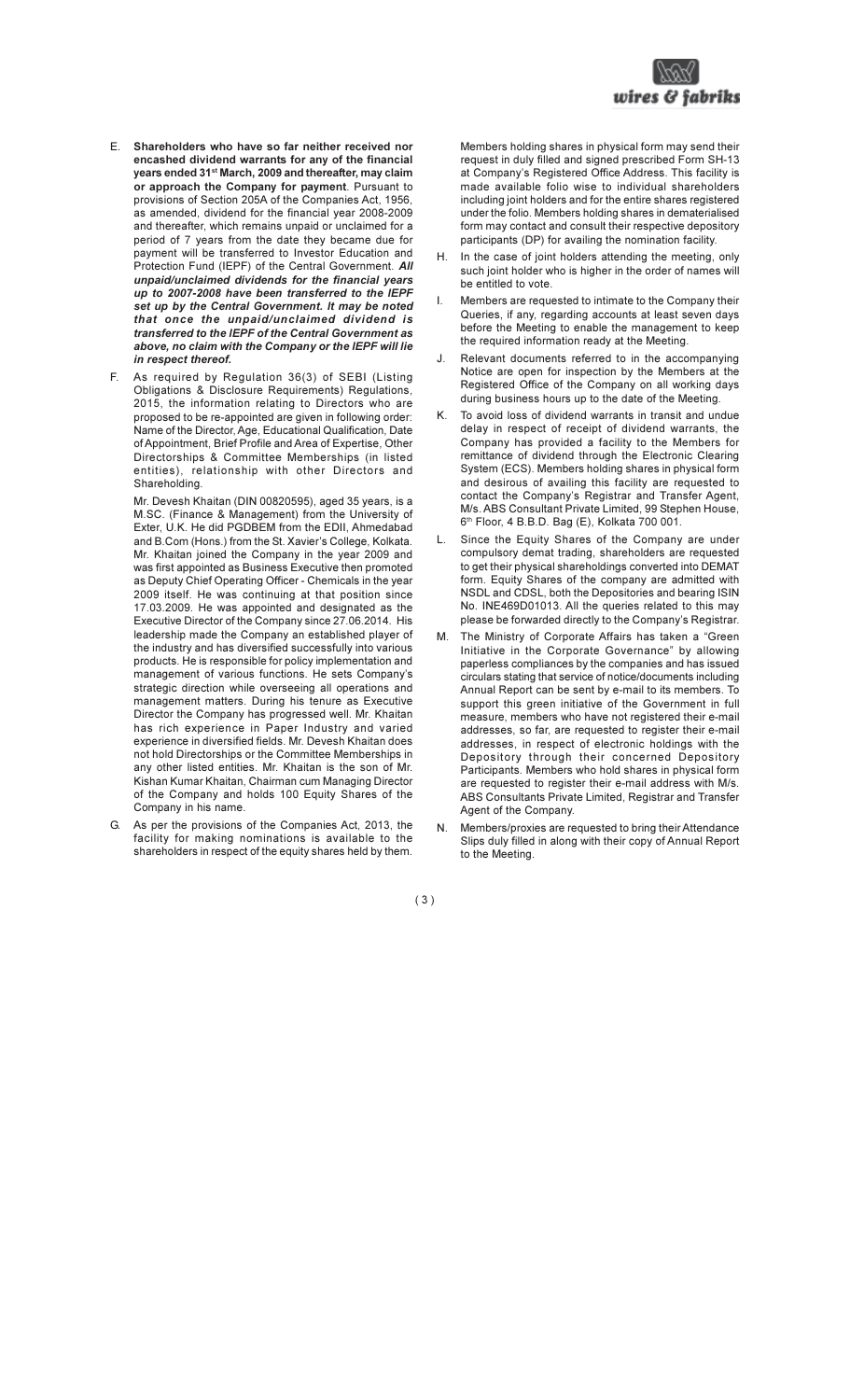

- O. Members holding physical shares in multiple folios' are requested to consolidate their holdings for overall convenience
- P. Members holding shares in physical form are requested to forward/update the details of their Bank particulars, for printing the necessary details on dividend warrants to avoid fraudulent encashment, if any, Members holding shares in dematerialised form are requested to inform the necessary details/updation to the concerned Depository Participant, where the demat account is maintained.
- $0 \t1$  i Pursuant to the provisions of Section 108 and other applicable provisions, if any, of the Companies Act. 2013 and the Companies (Management and Administration) Rules, 2014, as amended and Requiation 44 of the SEBI (Listing Obligations and Disclosure Requirements) Requlations, 2015, the Company is pleased to provide to its members facility to exercise their right to vote on resolutions proposed to be passed in the Meeting by electronic means. The members may cast their votes using an electronic voting system from a place other than the venue of the Meeting ('remote e-voting').
	- ii. The facility for voting through Ballot ('Insta Poll') shall be made available at the Meeting and the members attending the Meeting who have not cast their vote by remote e-voting shall be able to vote at the Meeting through 'Insta Poll'.
	- iii. The members who have cast their vote by remote e-voting may also attend the Meeting but shall not be entitled to cast their vote again. In case a member casts his vote by remote evoting and ballot, then voting through remote evoting shall prevail.
	- iv. The Company has engaged the services of NSDL as the Agency to provide e-voting facility.
	- The Board of Directors of the Company has V. appointed Mr. B. N. Khandelwal, Company Secretary (Membership No. A 1148), Practicing Company Secretaries as Scrutinizer to scrutinize the Insta Poll and remote e-voting process in a fair and transparent manner and he has communicated his willingness to be appointed and will be available for same purpose.
	- vi. The instructions for e-voting are as under:
		- In case a Member receives an email from  $\mathbf{a}$ NSDL Ifor members whose email IDs are registered with the Company/Depository Participants(s)]:
- $\mathbf{i}$ Open email and open PDF file viz: "Wires & Fabriks remote e-voting.pdf" with your Client ID or Folio No. as password. The said PDF file contains your user ID and password/PIN for evoting. Please note that the password is an initial password.
- ii. I aunch internet browser by typing the following
	- URL: https://www.evoting.nsdl.com/
- iii. Click on Shareholder Login
- iv. Put user ID and password as initial password/PIN noted in step (i) above. Click Login.
- $\mathsf{v}$ Password change menu appears. Change the password/PIN with new password of your choice with minimum 8 digits/characters or combination thereof. Note new password. It is strongly recommended not to share your password with any other person and take utmost care to keep your password confidential.
- vi. Home page of e-voting opens. Click on remote e-Voting: Active Voting Cycles.
- vii. Select "EVEN" of Wires & Fabriks (S.A.) Limited.
- viii. Now you are ready for remote e-voting as Cast Vote page opens.
- ix. Cast your vote by selecting appropriate option and click on "Submit" and also "Confirm" when prompted.
- Upon confirmation, the message "Vote **X.** cast successfully" will be displayed.
- xi. Once you have voted on the resolution, you will not be allowed to modify your vote.
- xii. Institutional shareholders (i.e. other than individuals. HUF, NRI etc.) are required to send scanned copy (PDF/ JPG Format) of the relevant Board Resolution/ Authority letter etc. together with attested specimen signature of the duly authorized signatory(ies) who are authorized to vote, to the Scrutinizer through e-mail to scrutinizer@wirefabrik.com with a copy marked to evoting@nsdl.co.in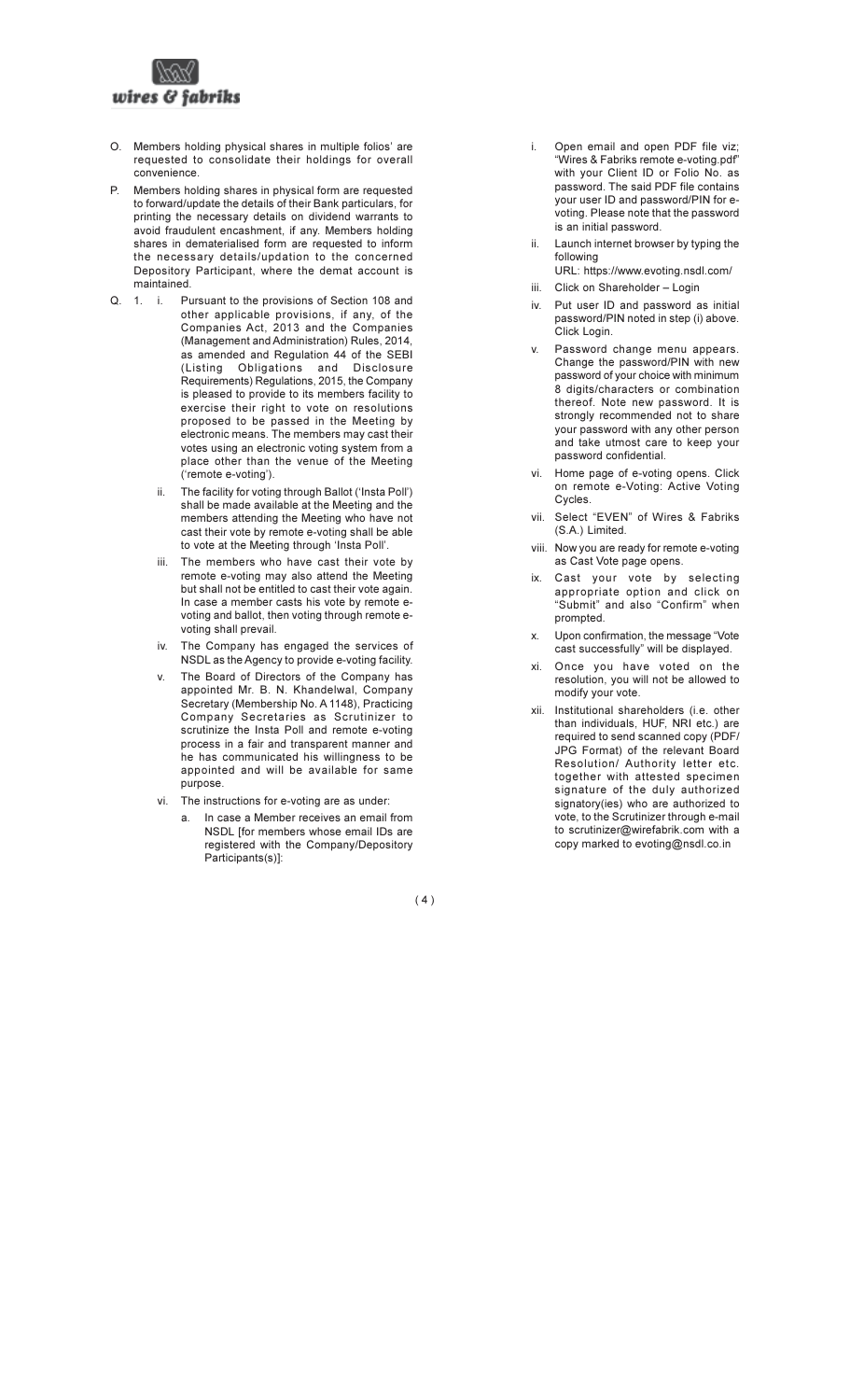

- b. In case a Member receives physical copy of the Notice of AGM Ifor members whose email IDs are not registered with the Company/ Depository Participants(s) or requesting physical copy]:
	- Initial password is provided as below/ i. at the bottom of the Attendance Slip for the AGM · FVFN (Remote F Voting **Event** Number) **USER** ID. PASSWORD/ PIN
	- ii -Please follow all steps from SI, No. (ii) to SI. No. (xii) above, to cast vote.
- 2. In case of any queries, you may refer the Frequently Asked Questions (FAQs) for Shareholders and evoting user manual for Shareholders available at the Downloads section of www.evoting.nsdl.com.or.call on Toll Free No.: 1800 222 990
- 3. If you are already registered with NSDL for e-voting then you can use your existing user ID and password/ PIN for casting your vote.
- 4. You can also update your mobile number and e-mail id in the user profile details of the folio which may be used for sending future communication(s).
- 5. The remote e-voting period commences on 6<sup>th</sup> August, 2016 (9:00 am) and ends on 8th August, 2016 (5:00 pm). During this period, shareholders' of the Company, holding shares either in physical form or in dematerialized form, as on the cut-off date of 2<sup>nd</sup> August, 2016, may cast their vote electronically. The e-voting module shall be disabled by NSDL for voting thereafter. Once the vote on a resolution is cast by the shareholder, the shareholder shall not be allowed to change it subsequently.
- 6. Any person, who acquires shares of the Company and becomes a member of the Company after dispatch of the Notice and holding shares as of the cut-off date may obtain the login ID and password by sending a request at evoting@nsdl.co.in. However, if you are already registered with NSDL for remote e-voting then you can use your existing user ID and password for casting your vote. If you forget your password, you can reset your password by using "Forgot User Details / Password" option available on www.evoting.nsdl.com or call on Toll Free No.: 1800 222 990
- 7. The voting rights of shareholders shall be in proportion to their shares of the paid up equity share capital of the Company as on the cut-off date of 2<sup>nd</sup> August, 2016.

A person, whose name is recorded in the register of members or in the register of beneficial owners maintained by the depositories as on the cut-off date only shall be entitled to avail the facility of remote e-Voting, as well as voting at the meeting through ballot.

- The Scrutinizer, after scrutinising the votes cast at  $\mathsf{R}$ the meeting (Insta Poll) and through remote e-voting, will, not later than two days of conclusion of the Meeting, make a consolidated scrutinizer's report and submit the same to the Chairman
- $\mathbf{q}$ The results declared along with the Consolidated Scrutinizer's Report shall be placed on the website of the Company www.wirefabrik.com and on the website of NSDL https:// evoting.nsdl.com. The results shall simultaneously be communicated to the Stock Exchanges. Subject to receipt of requisite number of votes, the Resolutions shall be deemed to be passed on the date of the Meeting, i.e. August 9.2016.

By Order of the Board For Wires and Fabriks (S.A.) Ltd.

> (AMIT DHANUKA) **Company Secretary**

Jaipur Dated, the 25<sup>th</sup> day of May, 2016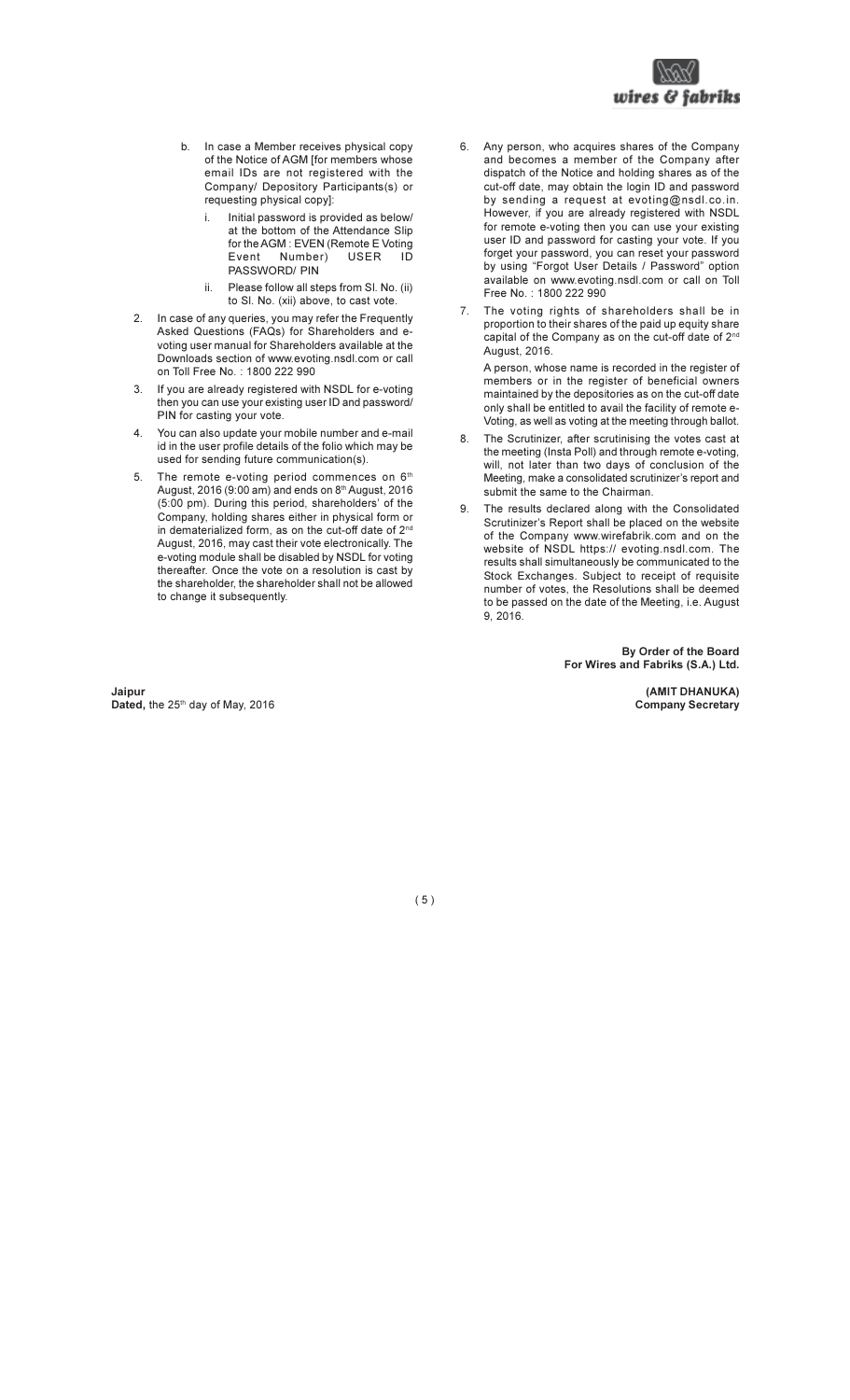

### **ANNEXURE TO NOTICE**

### **Explanatory Statement Pursuant to Section 102 of** the Companies Act. 2013

#### **ITEM NO 5**

The present term of office of Mr. Kishan Kumar Khaitan as a Chairman cum Managing Director of the Company will expire on 31<sup>st</sup> March, 2017. The Board of Directors, upon the recommendations of the Nomination and Remuneration Committee, at their meeting held on 25<sup>th</sup> May, 2016 has subject to the approval of the Shareholders in the General Meeting and approval of the Central Government, if applicable reappointed Mr. Kishan Kumar Khaitan as a Chairman cum Managing Director of the Company for a further period of 5 (five) years with effect from 1<sup>st</sup> April, 2017, on terms and conditions as to the re-appointment and payment of remuneration for a period of 3 (three) years as mentioned below and more particularly mentioned in the draft agreement to be entered into between the Company and Mr. Kishan Kumar Khaitan. The Nomination and Remuneration Committee of the Company at their Meeting held on 25<sup>th</sup> May, 2016 approved the terms and conditions of payment of remuneration to Mr. Kishan Kumar Khaitan after taking into account the financial position of the Company, trend, his experience, past performance, previous remuneration and also keeping in view the interest of the Company and the shareholders. recommended remuneration and other perquisites which was subsequently accepted by the Board of Directors subject to the approval of the shareholders by way of Special Resolution and Central Government, if applicable as under:

Salary for the F-Y 2017-18: Rs. 1,92,00,000 per annum, Salary for the F-Y 2018-19: Rs.2,40,00,000 per annum and Salary for the F-Y 2019-20: Rs. 2,88,00,000 per annum.

Mr. Kishan Kumar Khaitan will be entitled to the following which will not be treated as perquisites:

- Provision of car and telephone / communication media  $\mathsf{a}$ at residence for Company's business.
- Reimbursement of travelling and other expenses actually  $b<sub>1</sub>$ incurred for Company's business.
- Reimbursement of actual expenditure for enhancement  $\mathsf{C}$ of the knowledge.

Mr. Kishan Kumar Khaitan will also be entitled to the following perquisites which will not be included in the computation of ceiling on remuneration specified as above:

- Company's Contribution to Provident Fund,  $\mathbf{a}$ Superannuation Fund or Annuity Fund as per the Rules of the Company to the extent these either singly or put together are not taxable under the Income Tax Act, 1961.
- Gratuity payable at a rate of half month's salary for every  $h$ completed year of service as per the rules of the Company.
- Leave with full pay as per the Company's Rules including  $C<sub>1</sub>$ encashment of Leave at the end of the tenure.

d. Insurance (Medical, Personal Accident, Liability, Life, etc.) Premium for self and family.

Further, Mr. Kishan Kumar Khaitan will also be entitled to certain retirement benefits after retirement/cessation of service as per rules of the Company.

Information pursuant to Section II(B) of Part II of Schedule V of the Companies Act, 2013 relating to remuneration payable to Mr. Kishan Kumar Khaitan, Chairman cum **Managing Director:** 

#### **GENERAL INFORMATION:**  $\mathbf{I}$

(1) Nature of Industry:

Manufacturing of products for paper industry (Technical Textile & Chemicals) and wind power generation.

(2) Date or expected date of commencement of commercial production:

Already in commercial production.

- (3) In case of new companies, expected date of commencement of activities as per project approved by financial institutions appearing in the prospectus: N A
- (4) Financial performance based on given indicators:

The financial performance of the Company in brief is as under:

 $(D - \ln \ln \ln x)$ 

|                    |           |           | $(RS. III]$ 11 $R(S)$ |
|--------------------|-----------|-----------|-----------------------|
| <b>Particulars</b> | 2013-2014 |           | 2014-2015 2015-2016   |
| Turnover           | 10.030.49 | 10.779.40 | 10.803.29             |
| PBIDT              | 1.408.23  | 1.400.46  | 1.323.25              |
| <b>PAT</b>         | 299.23    | 378.59    | 141.64                |
| Dividend (%)       | 18.00     | 18.00     | 18.00                 |
|                    |           |           |                       |

(5) Export performance and Net foreign exchange earnings:

|                                     |           |                     | (RS. In lacs)           |
|-------------------------------------|-----------|---------------------|-------------------------|
| Particulars                         | 2013-2014 | 2014-2015 2015-2016 |                         |
| Export<br>Performance               | 2,697.36  | 2.360.28            | 2,329.38                |
| Net Foreign<br>Exchange<br>Earnings | (212.31)  |                     | $(585.56)$ $(2,723.38)$ |

(6) Foreign investments or collaborators, if any.

There is no foreign investment. The Company has technical collaboration with M/s. Albany International Corp., U.S.A.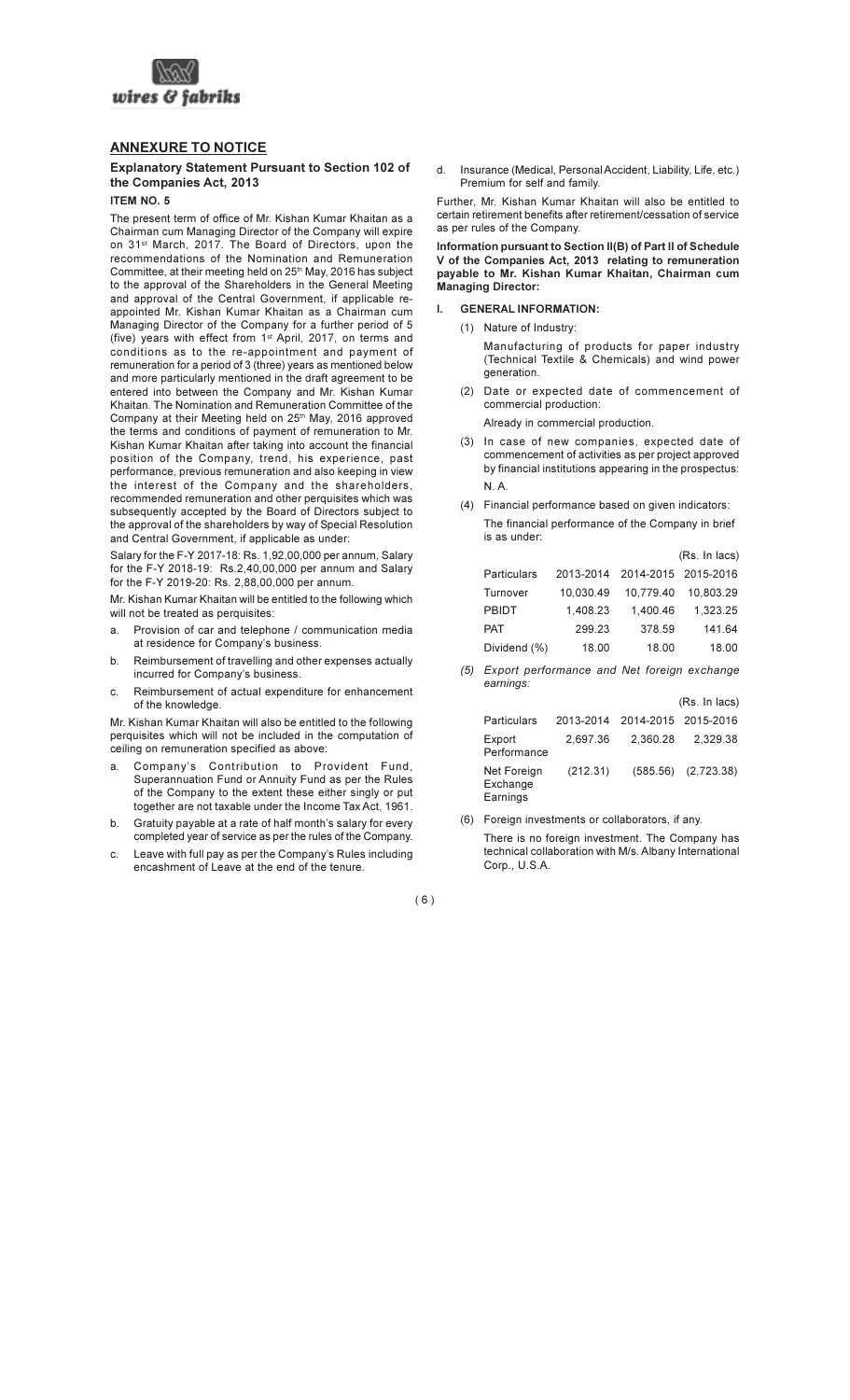

#### II. INFORMATION ABOUT THE APPOINTEE:

(1) Background details:

Mr. Kishan Kumar Khaitan joined the Company in the year 1978 and was first appointed as whole-time director designated as Jt. Managing Director since 01.10.1984. He was elevated and re-designated as the Managing Director of the Company since 27.06.2014. He was appointed as the Chairman of the Board w.e.f. 31<sup>st</sup> October, 2015. He is a renowned industrialist. He is on the Board of several companies Mr Kishan Kumar Khaitan has rich experience in Paper Industry and varied experience in diversified fields.

(2) Past remuneration:

The past remuneration of Mr. Kishan Kumar Khaitan was governed by Resolution passed by the Shareholders at the Annual General Meeting held on 13th August, 2014 and approved by the Ministry of Corporate Affairs as minimum remuneration. The remuneration pavable for the financial vear ending 31st March, 2017 is Rs. 1,56,00,000

(3) Recognition or awards:

N A

(4) Job profile and his suitability:

His leadership made the Company an established player of the industry and has diversified successfully into various products. He is responsible for growth plans and corporate strategy. He sets company's strategic direction while overseeing all operations and management matters. During his tenure as Managing Director the Company has progressed well. His continued guidance will help the Company in touching new scales of success.

(5) Remuneration proposed:

The remuneration proposed to be paid to Mr. Kishan Kumar Khaitan is stated earlier in this explanatory Statement

(6) Comparative remuneration profile with respect to industry, size of the company, profile of the position and person:

Taking into account these considerations and the responsibilities shouldered by him, the aforesaid remuneration is commensurate with the remuneration package paid to similar appointees in other companies.

(7) Pecuniary relationship directly or indirectly with the company, or relationship with the managerial personnel, if any.

Besides the remuneration proposed, Mr. Kishan Kumar Khaitan has no other pecuniary relationship with the Company except that Mr. Kishan Kumar Khaitan is related to Mr. Devesh Khaitan who is the Executive Director of the Company.

#### III OTHER INFORMATION:

- (1) Reasons of loss or inadequate profits:
	- The Company is a profit making and dividend paying company. Only for the purpose of payment of Managerial Remuneration, the Company had inadequate profits, which was due to the nature of business environment it works in.
- (2) Steps taken or proposed to be taken for improvement:

Continued efforts on technology up-gradation, R & D activities as well as completion of modernization and expansion projects will result into overall improvement in the coming years.

(3) Expected increase in productivity and profits in measurable terms:

After the completion of modernization and expansion projects and the improvement in economic scenario. company expects improved performance in the coming years.

### IV. DISCLOSURES:

The remuneration package along with the corresponding details payable to Mr. Kishan Kumar Khaitan has already been mentioned earlier. The Report on Corporate Governance in the Annual Report indicates the remuneration paid to the managerial personnel as well as to all other Directors. There is no severance fee or stock option available to him. The respective tenure of Mr. Kishan Kumar Khaitan is governed by the agreement.

This resolution is being proposed as a Special Resolution in view of the relevant provisions of Schedule V to the Companies Act, 2013 requiring a special resolution for payment of remuneration as minimum remuneration, which is exceeding the limits specified under the said schedule

Your directors consider Mr. Kishan Kumar Khaitan's experience and expertise of great value to the Company and recommend the special resolution for approval.

Members are requested to treat the same as abstract of the terms of remuneration under Section 190 of the Companies Act, 2013.

Except Mr. Kishan Kumar Khaitan and Devesh Khaitan, no other Director, Managers, Key Managerial Personnel and their respective relatives are interested, either financially or otherwise, in passing of the above Resolution.

### ITEM NO. 6

The present term of office of Mr. Mahendra Kumar Khaitan as a Managing Director of the Company will expire on 31<sup>st</sup> March, 2017. The Board of Directors, upon the recommendations of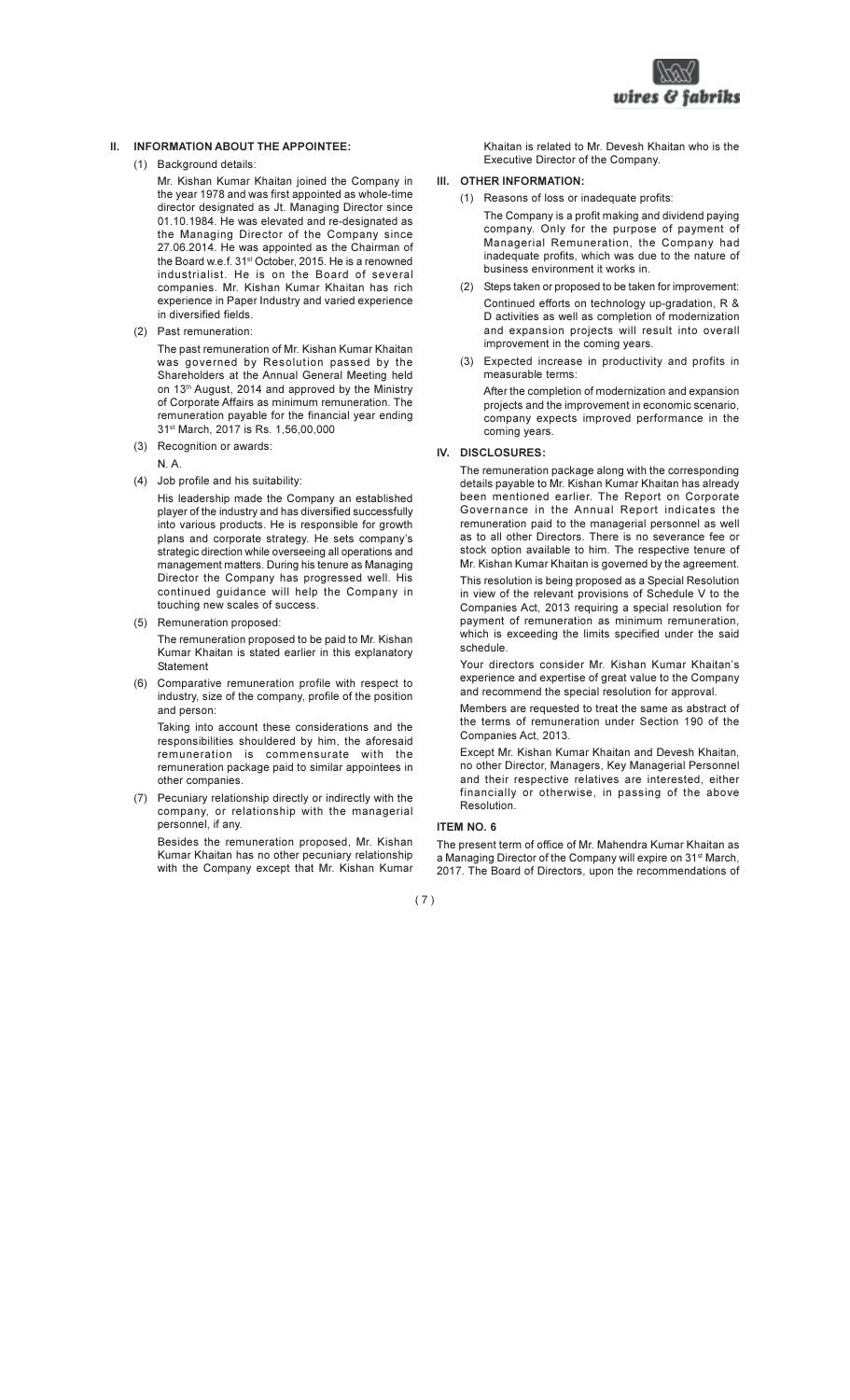

the Nomination and Remuneration Committee, at their meeting held on 25<sup>th</sup> May, 2016 has subject to the approval of the Shareholders in the General Meeting and approval of the Central Government if applicable re-appointed Mr Mahendra Kumar Khaitan as a Managing Director of the Company for a further period of 5 (five) years with effect from 1<sup>st</sup> April, 2017, on terms and conditions as to the re-appointment and payment of remuneration for a period of 3 (three) years as mentioned below and more particularly mentioned in the draft agreement to be entered into between the Company and Mr. Mahendra Kumar Khaitan, The Nomination and Remuneration Committee of the Company at their Meeting held on 25th May, 2016 approved the terms and conditions of payment of remuneration to Mr. Mahendra Kumar Khaitan after taking into account the financial position of the Company, trend, his experience, past performance, previous remuneration and also keeping in view the interest of the Company and the shareholders, recommended remuneration and other perquisites which was subsequently accepted by the Board of Directors subject to the approval of the shareholders by way of Special Resolution and Central Government, if applicable as under:

Salary for the F-Y 2017-18: Rs. 1,92,00,000 per annum, Salary for the F-Y 2018-19: Rs.2,40,00,000 per annum and Salary for the F-Y 2019-20: Rs. 2.88.00.000 per annum.

Mr. Mahendra Kumar Khaitan will be entitled to the following which will not be treated as perquisites:

- Provision of car and telephone / communication media  $\mathsf{a}$ at residence for Company's business.
- $h$ Reimbursement of travelling and other expenses actually incurred for Company's business.
- Reimbursement of actual expenditure for enhancement  $C_{1}$ of the knowledge.

Mr. Mahendra Kumar Khaitan will also be entitled to the following perguisites which will not be included in the computation of ceiling on remuneration specified as above:

- Company's Contribution to Provident Fund,  $a$ Superannuation Fund or Annuity Fund as per the Rules of the Company to the extent these either singly or put together are not taxable under the Income Tax Act, 1961.
- Gratuity payable at a rate of half month's salary for every  $h$ completed year of service as per the rules of the Company.
- Leave with full pay as per the Company's Rules including  $\mathsf{C}$ encashment of Leave at the end of the tenure.
- Insurance (Medical, Personal Accident, Liability, Life, etc.)  $\mathsf{d}$ Premium for self and family.

Further, Mr. Mahendra Kumar Khaitan will also be entitled to certain retirement benefits after retirement/cessation of service as per rules of the Company.

Information pursuant to Section II(B) of Part II of Schedule V of the Companies Act, 2013 relating to remuneration payable to Mr. Mahendra Kumar Khaitan, Managing Director:

#### $\mathbf{L}$ **GENERAL INFORMATION:**

- (1) Nature of Industry: Manufacturing of products for paper industry (Technical Textile & Chemicals) and wind power generation.
- (2) Date or expected date of commencement of commercial production:

Already in commercial production.

- (3) In case of new companies expected date of commencement of activities as per project approved by financial institutions appearing in the prospectus: N A
- (4) Financial performance based on given indicators:

The financial performance of the Company in brief is as under:  $(D - \ln \tan \theta)$ 

|                    |           |           | (RS. III 1865)      |
|--------------------|-----------|-----------|---------------------|
| <b>Particulars</b> | 2013-2014 |           | 2014-2015 2015-2016 |
| Turnover           | 10.030.49 | 10.779.40 | 10.803.29           |
| <b>PBIDT</b>       | 1.408.23  | 1.400.46  | 1,323.25            |
| <b>PAT</b>         | 299.23    | 378.59    | 141.64              |
| Dividend (%)       | 18.00     | 18.00     | 18.00               |

(5) Export performance and Net foreign exchange earnings:

|                                     |           |                     | (Rs. In lacs)           |
|-------------------------------------|-----------|---------------------|-------------------------|
| Particulars                         | 2013-2014 | 2014-2015 2015-2016 |                         |
| Export<br>Performance               | 2.697.36  | 2.360.28            | 2.329.38                |
| Net Foreign<br>Exchange<br>Earnings | (212.31)  |                     | $(585.56)$ $(2,723.38)$ |

(6) Foreign investments or collaborators, if any.

There is no foreign investment. The Company has technical collaboration with M/s. Albany International Corp., U.S.A.

### II. INFORMATION ABOUT THE APPOINTEE:

(1) Background details:

Mr. Mahendra Kumar Khaitan ioined the Company in the year 1989 and was first appointed as wholetime director designated as Executive Director in the year 1989. He was elevated and re-designated as the Jt. Managing Director of the Company on 27.06.2014. He was appointed as the Managing director of the Company w e f 25.05.2016. He is a renowned industrialist. He is on the Board of several companies. Mr. Mahendra Kumar Khaitan has rich experience in Paper Industry and varied experience in diversified fields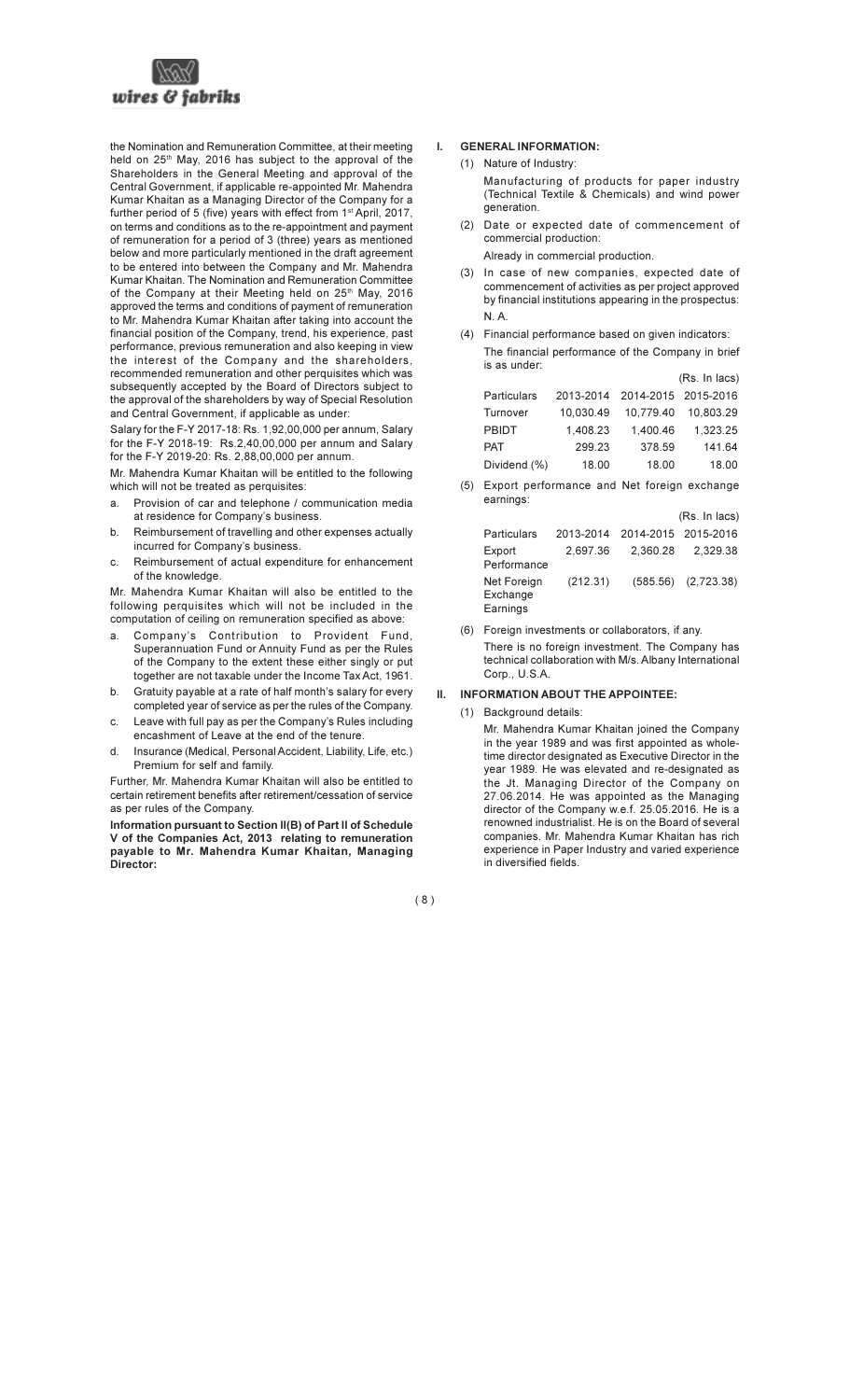

(2) Past remuneration:

The past remuneration of Mr. Mahendra Kumar Khaitan was governed by Resolution passed by the Shareholders at the Annual General Meeting held on 13th August, 2014 and approved by the Ministry of Corporate Affairs as minimum remuneration. The remuneration pavable for the financial year ending 31<sup>st</sup> March, 2017 is Rs. 1,56,00,000.

(3) Recognition or awards:

 $N. A.$ 

(4) Job profile and his suitability:

His leadership made the Company an established player of the industry and has diversified successfully into various products. He is responsible for day to day activities of the Company and policy decisions. He sets company's strategic direction while overseeing all operations and management matters. During his tenure as Managing Director the Company has progressed well. His continued guidance will help the Company in touching new scales of success.

(5) Remuneration proposed:

The remuneration proposed to be paid to Mr. Mahendra Kumar Khaitan is stated earlier in this explanatory Statement

(6) Comparative remuneration profile with respect to industry, size of the company, profile of the position and person:

Taking into account these considerations and the responsibilities shouldered by him, the aforesaid remuneration is commensurate with the remuneration package paid to similar appointees in other companies.

(7) Pecuniary relationship directly or indirectly with the company, or relationship with the managerial personnel. if anv.

Besides the remuneration proposed, Mr. Mahendra Kumar Khaitan has no other pecuniary relationship with the Company except that Ms. Mahendra Kumar Khaitan is related to Ms. Pranika Khaitan Rawat who is a Non-Executive, Non- Independent Director of the Company.

### III. OTHER INFORMATION:

(1) Reasons of loss or inadequate profits:

The Company is a profit making and dividend paying company. Only for the purpose of payment of Managerial Remuneration, the Company had inadequate profits, which was due to the nature of business environment it works in

(2) Steps taken or proposed to be taken for improvement:

Continued efforts on technology up-gradation, R & D activities as well as completion of modernization and expansion projects will result into overall improvement in the coming years.

(3) Expected increase in productivity and profits in measurable terms:

After the completion of modernization and expansion projects and the improvement in economic scenario, company expects improved performance in the coming years.

#### IV. DISCLOSURES:

The remuneration package along with the corresponding details payable to Mr. Mahendra Kumar Khaitan has already been mentioned earlier. The Report on Corporate Governance in the Annual Report indicates the remuneration paid to the managerial personnel as well as to all other Directors. There is no severance fee or stock option available to him. The respective tenure of Mr. Mahendra Kumar Khaitan is governed by the agreement.

This resolution is being proposed as a Special Resolution in view of the relevant provisions of Schedule V to the Companies Act, 2013 requiring a special resolution for payment of remuneration as minimum remuneration, which is exceeding the limits specified under the said schedule

Your directors consider Mr. Mahendra Kumar Khaitan's experience and expertise of great value to the Company and recommend the special resolution for approval.

Members are requested to treat the same as abstract of the terms of remuneration under Section 190 of the Companies Act. 2013.

Except Mr. Mahendra Kumar Khaitan and Ms. Pranika Khaitan, no other Director, Managers, Key Managerial Personnel and their respective relatives are interested. either financially or otherwise, in passing of the above Resolution.

### **ITEM NO 7**

The present term of office of Mr. Devesh Khaitan as an Executive Director of the Company will expire on 31<sup>st</sup> March, 2017. The Board of Directors, upon the recommendations of the Nomination and Remuneration Committee, at their meeting held on 25<sup>th</sup> May, 2016 has subject to the approval of the Shareholders in the General Meeting and approval of the Central Government, if applicable re-appointed Mr. Devesh Khaitan as an Executive Director of the Company for a further period of 5 (five) years with effect from 1<sup>st</sup> April, 2017, on terms and conditions as to the re-appointment and payment of remuneration for a period of 3 (three) years as mentioned below and more particularly mentioned in the draft agreement to be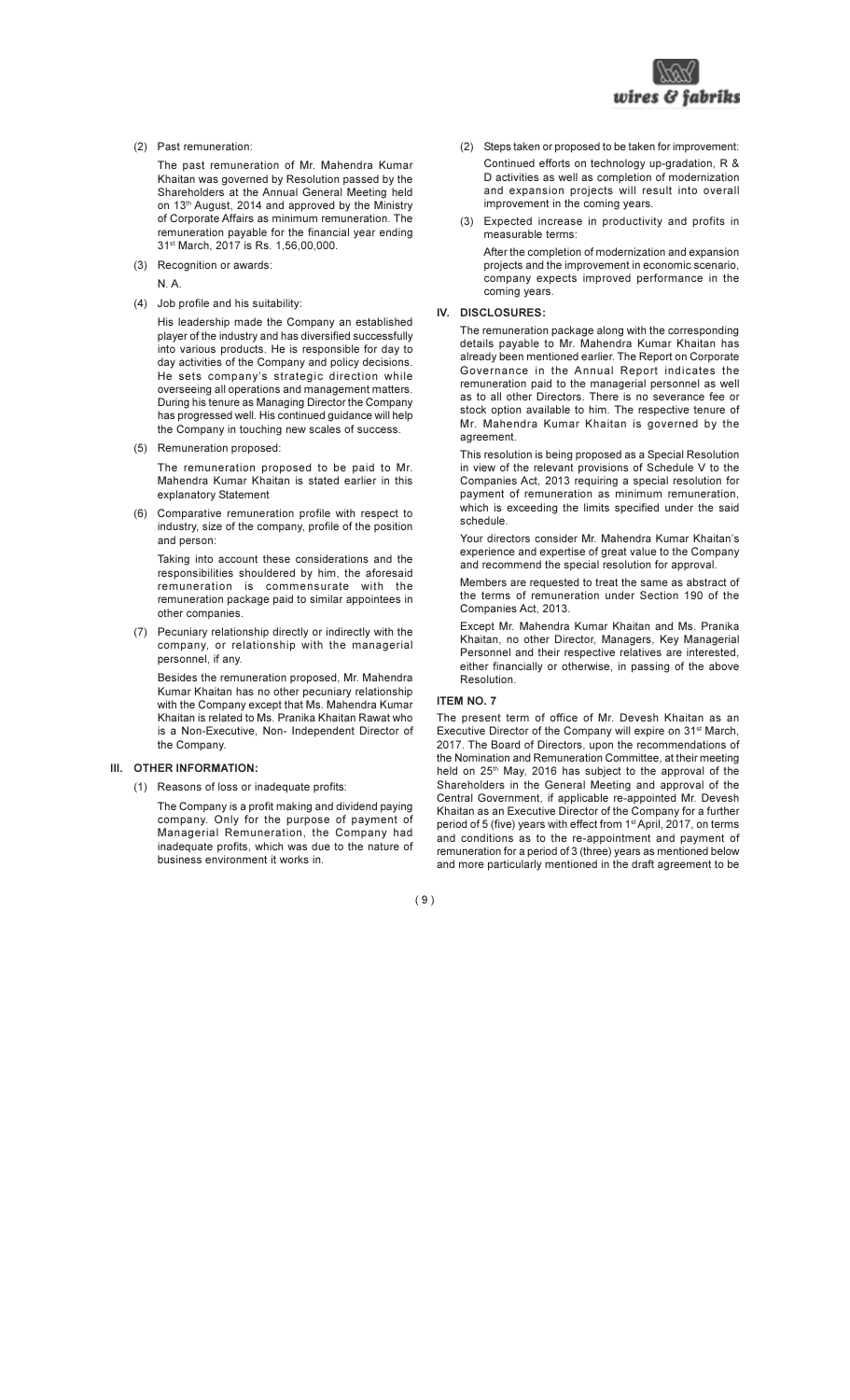

entered into between the Company and Mr. Devesh Khaitan. The Nomination and Remuneration Committee of the Company at their Meeting held on 25<sup>th</sup> May, 2016 approved the terms and conditions of payment of remuneration to Mr. Devesh Khaitan after taking into account the financial position of the Company, trend, his experience, past performance, previous remuneration and also keeping in view the interest of the Company and the shareholders, recommended remuneration and other perquisites which was subsequently accepted by the Board of Directors subject to the approval of the shareholders by way of Special Resolution and Central Government. if applicable as under:

Salary for the F-Y 2017-18: Rs. 1,68,00,000 per annum, Salary for the F-Y 2018-19: Rs.2,16,00,000 per annum and Salary for the F-Y 2019-20: Rs. 2,64,00,000 per annum.

Mr. Devesh Khaitan will be entitled to the following which will not be treated as perquisites:

- Provision of car and telephone / communication media  $\mathbf{a}$ at residence for Company's business.
- Reimbursement of travelling and other expenses actually  $h$ incurred for Company's business.
- Reimbursement of actual expenditure for enhancement  $\mathsf{C}$ of the knowledge.

Mr. Devesh Khaitan will also be entitled to the following perquisites which will not be included in the computation of ceiling on remuneration specified as above:

- Company's Contribution to Provident Fund.  $\mathsf{a}$ Superannuation Fund or Annuity Fund as per the Rules of the Company to the extent these either singly or put together are not taxable under the Income Tax Act. 1961.
- Gratuity payable at a rate of half month's salary for every  $h$ completed year of service as per the rules of the Company.
- Leave with full pay as per the Company's Rules including  $\mathsf{C}$ encashment of Leave at the end of the tenure.
- Insurance (Medical, Personal Accident, Liability, Life, etc.)  $\mathsf{d}$ Premium for self and family.

Further, Mr. Devesh Khaitan will also be entitled to certain retirement benefits after retirement/cessation of service as per rules of the Company.

Information pursuant to Section II(B) of Part II of Schedule V of the Companies Act, 2013 relating to remuneration payable to Mr. Devesh Khaitan, Executive Director:

#### **GENERAL INFORMATION:** L.

(1) Nature of Industry:

Manufacturing of products for paper industry (Technical Textile & Chemicals) and wind power generation.

(2) Date or expected date of commencement of commercial production:

Already in commercial production.

- (3) In case of new companies, expected date of commencement of activities as per project approved by financial institutions appearing in the prospectus:  $N. A.$
- (4) Financial performance based on given indicators: The financial performance of the Company in brief is as under:

|                    |           |                     | (Rs. In lacs) |
|--------------------|-----------|---------------------|---------------|
| <b>Particulars</b> | 2013-2014 | 2014-2015 2015-2016 |               |
| Turnover           | 10.030.49 | 10.779.40           | 10.803.29     |
| PBIDT              | 1.408.23  | 1.400.46            | 1.323.25      |
| <b>PAT</b>         | 299.23    | 378.59              | 141.64        |
| Dividend (%)       | 18.00     | 18.00               | 18.00         |

(5) Export performance and Net foreign exchange earnings:  $(D - 1)$ 

|                                     |           |                     | (RS. IN RICS)           |
|-------------------------------------|-----------|---------------------|-------------------------|
| Particulars                         | 2013-2014 | 2014-2015 2015-2016 |                         |
| Export<br>Performance               | 2,697.36  |                     | 2.360.28 2.329.38       |
| Net Foreign<br>Exchange<br>Earnings | (212.31)  |                     | $(585.56)$ $(2,723.38)$ |

(6) Foreign investments or collaborators, if any There is no foreign investment. The Company has technical collaboration with M/s. Albany International Corp., U.S.A.

#### $II.$ **INFORMATION ABOUT THE APPOINTEE:**

(1) Background details:

Mr. Devesh Khaitan joined the Company in the year 2009 and was first appointed as Business Executive then promoted as Deputy Chief Operating Officer -Chemicals in the year 2009 itself. He was continuing at that position since 17.03.2009. He was appointed and designated as the Executive Director of the Company since 27.06.2014. He is a renowned industrialist. He is on the Board of several companies. Mr. Devesh Khaitan has rich experience in Paper Industry and varied experience in diversified fields.

(2) Past remuneration:

The past remuneration of Mr. Devesh Khaitan was governed by Resolution passed by the Shareholders at the Annual General Meeting held on 13th August, 2014 and approved by the Ministry of Corporate Affairs as minimum remuneration. The remuneration payable for the financial year ending 31<sup>st</sup> March, 2017 is Rs. 1.07.47.500.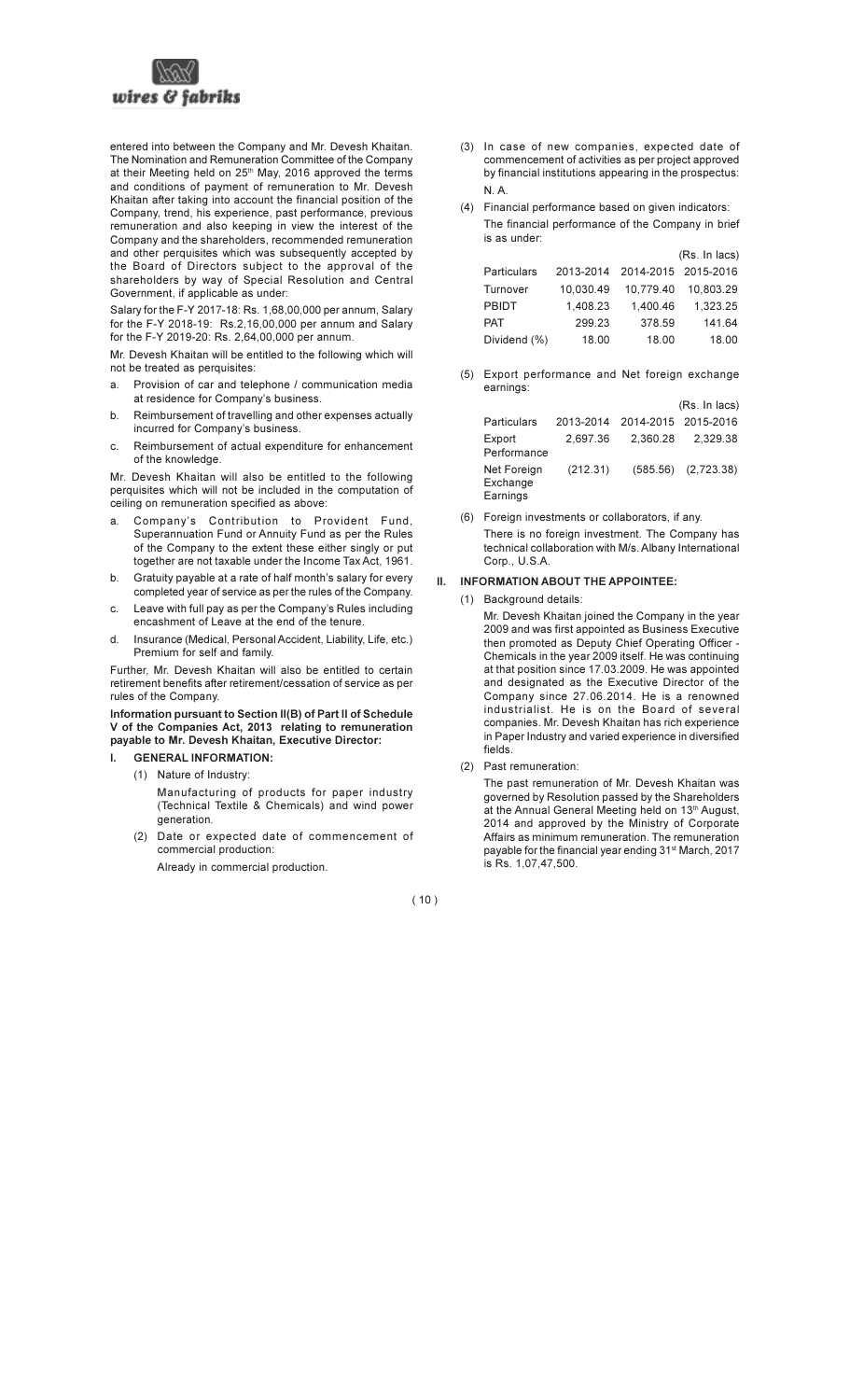

- (3) Recognition or awards:  $N. A.$
- (4) Job profile and his suitability:

His leadership made the Company an established player of the industry and has diversified successfully into various products. He is responsible for policy implementation and management of various functions. He sets company's strategic direction while overseeing all operations and management matters. During his tenure as Executive Director the Company has progressed well. His continued guidance will help the Company in touching new scales of success.

- (5) Remuneration proposed: The remuneration proposed to be paid to Mr. Devesh Khaitan is stated earlier in this explanatory Statement
- (6) Comparative remuneration profile with respect to industry, size of the company, profile of the position and person:

Taking into account these considerations and the responsibilities shouldered by him, the aforesaid remuneration is commensurate with the remuneration package paid to similar appointees in other companies.

(7) Pecuniary relationship directly or indirectly with the company, or relationship with the managerial personnel, if any.

Besides the remuneration proposed. Mr. Devesh Khaitan has no other pecuniary relationship with the Company except that Ms. Devesh Khaitan is related to Mr. Kishan Kumar Khaitan who is a Chairman cum Managing Director of the Company.

#### III. OTHER INFORMATION:

(1) Reasons of loss or inadequate profits:

The Company is a profit making and dividend paying company. Only for the purpose of payment of Managerial Remuneration, the Company had inadequate profits, which was due to the nature of business environment it works in

- (2) Steps taken or proposed to be taken for improvement: Continued efforts on technology up-gradation, R & D activities as well as completion of modernization and expansion projects will result into overall improvement in the coming years.
- (3) Expected increase in productivity and profits in measurable terms:

After the completion of modernization and expansion projects and the improvement in economic scenario. company expects improved performance in the coming years.

#### IV. DISCLOSURES:

The remuneration package along with the corresponding details payable to Mr. Devesh Khaitan has already been mentioned earlier. The Report on Corporate Governance in the Annual Report indicates the remuneration paid to the managerial personnel as well as to all other Directors. There is no severance fee or stock option available to him. The respective tenure of Mr. Devesh Khaitan is governed by the agreement.

This resolution is being proposed as a Special Resolution in view of the relevant provisions of Schedule V to the Companies Act, 2013 requiring a special resolution for payment of remuneration as minimum remuneration. which is exceeding the limits specified under the said schedule

Your directors consider Mr. Devesh Khaitan's experience and expertise of great value to the Company and recommend the special resolution for approval.

Members are requested to treat the same as abstract of the terms of remuneration under Section 190 of the Companies Act. 2013.

Except Mr. Devesh Khaitan and Mr. Kishan Kumar Khaitan, no other Director, Managers, Key Managerial Personnel and their respective relatives are interested, either financially or otherwise, in passing of the above Resolution.

> By Order of the Board For Wires and Fabriks (S.A.) Ltd.

> > (AMIT DHANUKA) **Company Secretary**

Jaipur Dated, the 25th day of May, 2016